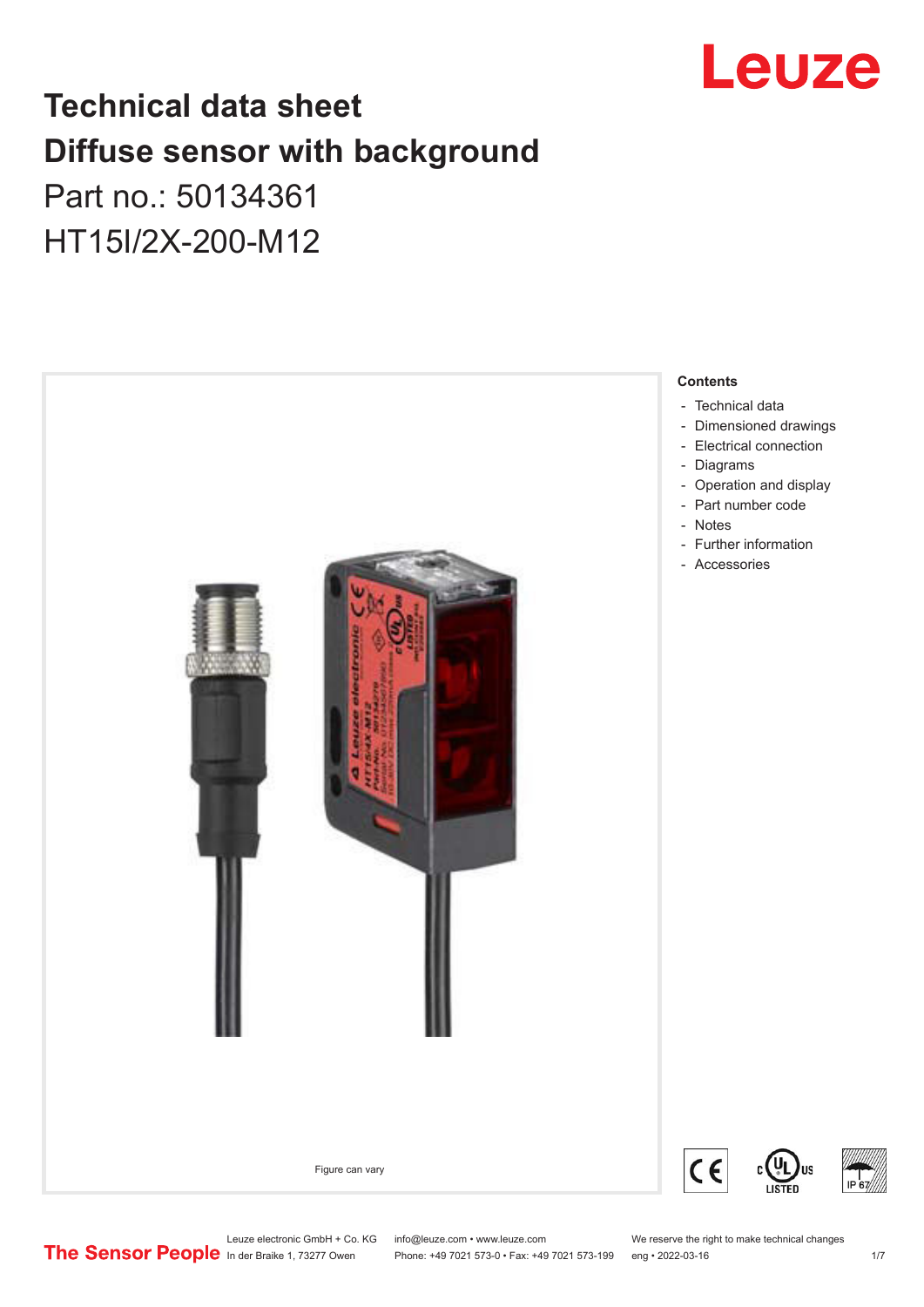ground suppression

## <span id="page-1-0"></span>**Technical data**

# Leuze

#### **Basic data**

Series 15 **Operating principle** Diffuse reflection principle with back-

#### **Optical data**

| <b>Black-white error</b>        | $<$ 15% up to 350 mm                 |
|---------------------------------|--------------------------------------|
| <b>Operating range</b>          | Guaranteed operating range           |
| Operating range, white 90%      | $0.0121$ m                           |
| Operating range, gray 18%       | 0.0120.7m                            |
| Operating range, black 6%       | $0.0120.5$ m                         |
| <b>Operating range limit</b>    | Typical operating range              |
| <b>Operating range limit</b>    | $0.0121$ m                           |
| <b>Adjustment range</b>         | 50  1,000 mm                         |
| Light source                    | LED, Infrared                        |
| Wavelength                      | 850 nm                               |
| <b>Transmitted-signal shape</b> | Pulsed                               |
| <b>LED</b> group                | Exempt group (in acc. with EN 62471) |

#### **Electrical data**

**Protective circuit** Polarity reversal protection Short circuit protected

| 10  30 V, DC, Incl. residual ripple |
|-------------------------------------|
| $0 15 \%$ , From $U_{p}$            |
| $020$ mA                            |
|                                     |

#### **Outputs**

**Number of digital switching outputs** 1 Piece(s)

| <b>Switching outputs</b>  |                                     |  |
|---------------------------|-------------------------------------|--|
| <b>Voltage type</b>       | DC.                                 |  |
| Switching current, max.   | 100 mA                              |  |
| Switching voltage         | high: $\geq$ (U <sub>R</sub> -2.5V) |  |
|                           | low: $\leq 2.5V$                    |  |
|                           |                                     |  |
| <b>Switching output 1</b> |                                     |  |
| <b>Assignment</b>         | Connection 1, pin 4                 |  |
| <b>Switching element</b>  | Transistor, NPN                     |  |

#### **Timing**

| <b>Switching frequency</b> | 500 Hz         |
|----------------------------|----------------|
| <b>Response time</b>       | $1 \text{ ms}$ |
| <b>Readiness delay</b>     | 300 ms         |

**Switching principle** Light switching

| <b>Connection 1</b>       |                         |  |
|---------------------------|-------------------------|--|
| <b>Function</b>           | Signal OUT              |  |
|                           | Voltage supply          |  |
| <b>Type of connection</b> | Cable with connector    |  |
| Cable length              | 200 mm                  |  |
| <b>Sheathing material</b> | <b>PUR</b>              |  |
| Cable color               | <b>Black</b>            |  |
| Wire cross section        | $0.14 \text{ mm}^2$     |  |
| <b>Thread size</b>        | M <sub>12</sub>         |  |
| <b>Type</b>               | Male                    |  |
| <b>Material</b>           | Plastic                 |  |
| No. of pins               | 4-pin                   |  |
| Encoding                  | A-coded                 |  |
| <b>Mechanical data</b>    |                         |  |
| Dimension (W $x$ H $x$ L) | 15 mm x 42 7 mm x 30 mm |  |

| Dimension (W x H x L)    | 15 mm x 42.7 mm x 30 mm      |
|--------------------------|------------------------------|
| <b>Housing material</b>  | <b>Plastic</b>               |
| <b>Plastic housing</b>   | ABS                          |
| Lens cover material      | Plastic                      |
| Net weight               | 22q                          |
| <b>Housing color</b>     | <b>Black</b>                 |
| <b>Type of fastening</b> | Through-hole mounting        |
|                          | Via optional mounting device |

#### **Operation and display**

| Type of display                     | I FD                    |
|-------------------------------------|-------------------------|
| <b>Number of LEDs</b>               | 2 Piece(s)              |
| <b>Operational controls</b>         | Multiturn potentiometer |
| Function of the operational control | Range adjustment        |
|                                     |                         |

#### **Environmental data**

| Ambient temperature, operation | -40  60 °C                       |
|--------------------------------|----------------------------------|
| Ambient temperature, storage   | $-40$ 70 $^{\circ}$ C $^{\circ}$ |

#### **Certifications**

| Degree of protection     | IP 67         |
|--------------------------|---------------|
| <b>Protection class</b>  | Ш             |
| <b>Certifications</b>    | c UL US       |
| <b>Standards applied</b> | IEC 60947-5-2 |

#### **Classification**

| <b>Customs tariff number</b> | 85365019 |
|------------------------------|----------|
| <b>ECLASS 5.1.4</b>          | 27270904 |
| <b>ECLASS 8.0</b>            | 27270904 |
| <b>ECLASS 9.0</b>            | 27270904 |
| ECLASS 10.0                  | 27270904 |
| <b>ECLASS 11.0</b>           | 27270904 |
| ECLASS 12.0                  | 27270903 |
| <b>ETIM 5.0</b>              | EC002719 |
| <b>ETIM 6.0</b>              | EC002719 |
| <b>ETIM 7.0</b>              | EC002719 |

Leuze electronic GmbH + Co. KG info@leuze.com • www.leuze.com We reserve the right to make technical changes<br>
The Sensor People in der Braike 1, 73277 Owen Phone: +49 7021 573-0 • Fax: +49 7021 573-199 eng • 2022-03-16

Phone: +49 7021 573-0 • Fax: +49 7021 573-199 eng • 2022-03-16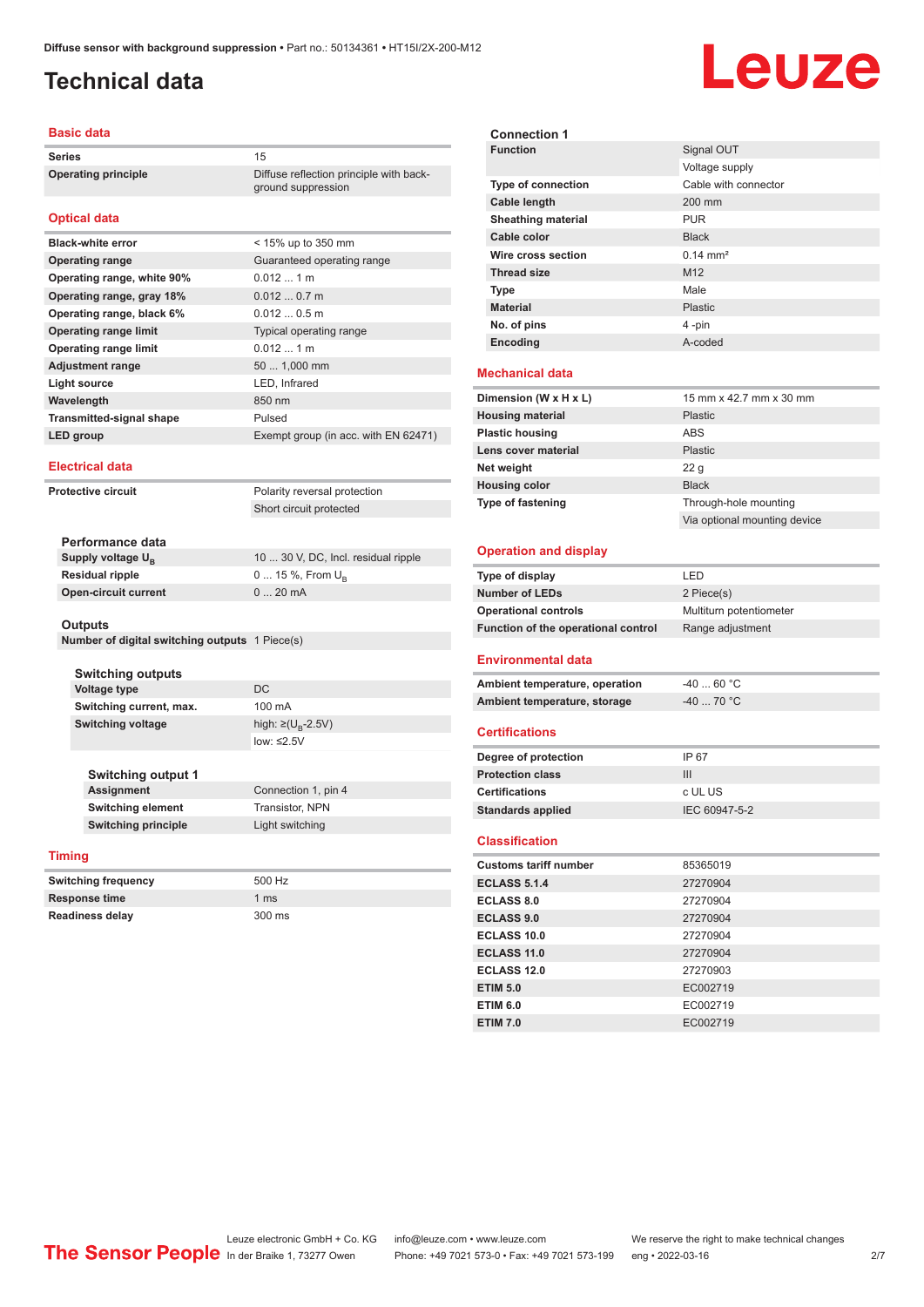## <span id="page-2-0"></span>**Dimensioned drawings**

Leuze

All dimensions in millimeters







- A LED indicator
- B Optical axis
- B1 Receiver
- B2 Transmitter
- C Range adjustment

## **Electrical connection**

#### **Connection 1**

M12x1

| <b>Function</b>           | Signal OUT           |
|---------------------------|----------------------|
|                           | Voltage supply       |
| <b>Type of connection</b> | Cable with connector |
| Cable length              | 200 mm               |
| <b>Sheathing material</b> | <b>PUR</b>           |
| Cable color               | <b>Black</b>         |
| Wire cross section        | $0.14 \text{ mm}^2$  |
| <b>Thread size</b>        | M12                  |
| <b>Type</b>               | Male                 |
| <b>Material</b>           | Plastic              |
| No. of pins               | $4 - pin$            |
| Encoding                  | A-coded              |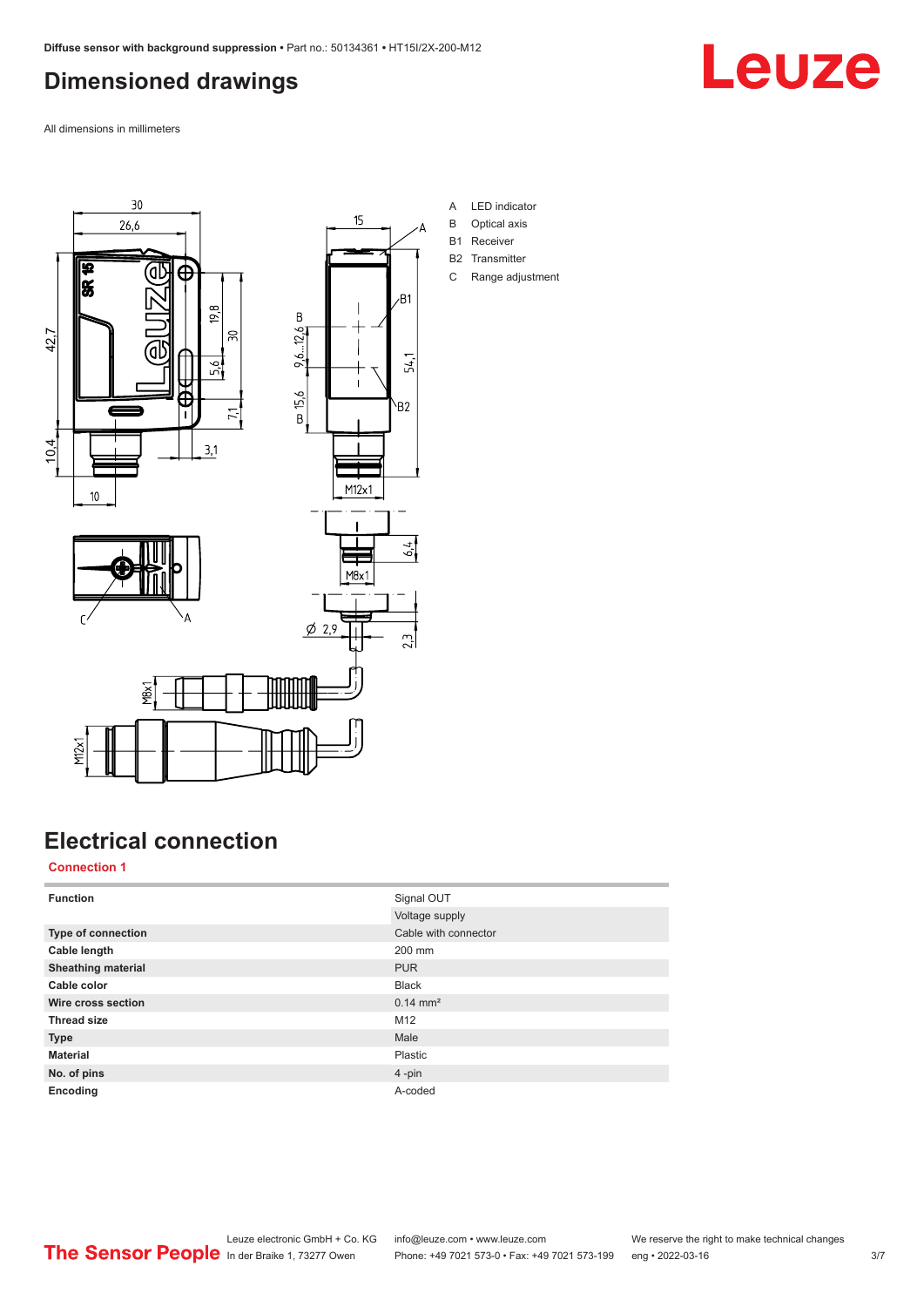## <span id="page-3-0"></span>**Electrical connection**

| Pin            | Pin assignment   |  |
|----------------|------------------|--|
|                | V+               |  |
| $\overline{2}$ | n.c.             |  |
| 3              | GND              |  |
| $\overline{4}$ | OUT <sub>1</sub> |  |
|                |                  |  |

### **Diagrams**

Typ. response behavior (focusing distance 500 mm)



Typ. response behavior (focusing distance 1000 mm)



x Distance [mm] y Misalignment [mm]

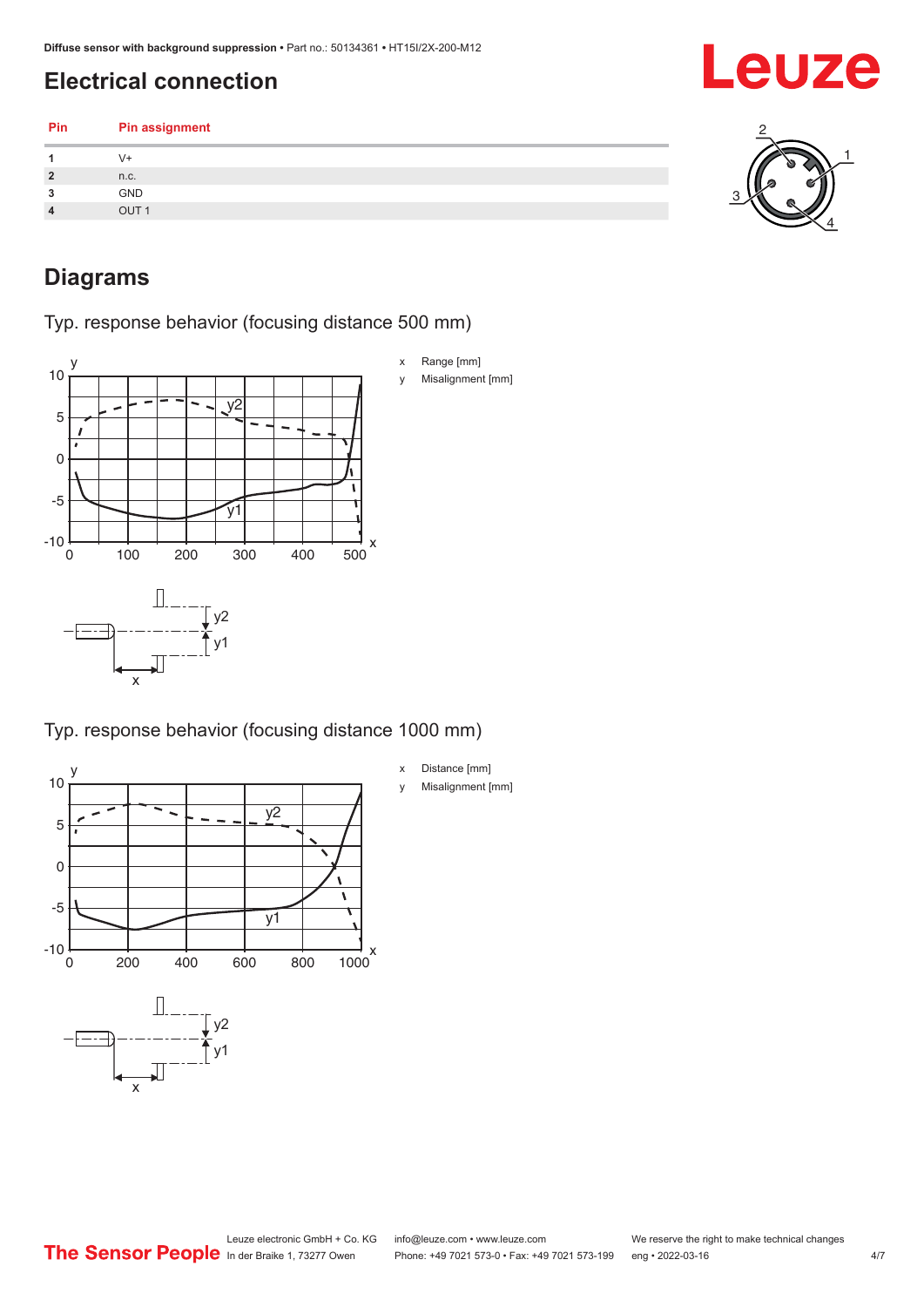### <span id="page-4-0"></span>**Diagrams**

# **Leuze**

Typ. black/white behavior



x

 $-\frac{\gamma}{2}$ 

x Range [mm]

- y Reduction of range [mm]
- A White 90%
- B Gray 18%
- C Black 6%

## **Operation and display**

| <b>LED</b>     | <b>Display</b>           | <b>Meaning</b>        |
|----------------|--------------------------|-----------------------|
|                | Green, continuous light  | Operational readiness |
| $\overline{2}$ | Yellow, continuous light | Object detected       |

#### **Part number code**

Part designation: **AAA15d.EE/ ff-HH**

| AAA15       | Operating principle / construction<br>HT15: diffuse reflection sensor with background suppression<br>PRK15: retro-reflective photoelectric sensor with polarization filter<br>LS15: throughbeam photoelectric sensor transmitter<br>LE15: throughbeam photoelectric sensor receiver |
|-------------|-------------------------------------------------------------------------------------------------------------------------------------------------------------------------------------------------------------------------------------------------------------------------------------|
| d           | Light type<br>n/a: red light<br>I: infrared light                                                                                                                                                                                                                                   |
| EE          | Equipment<br>1: adjustable range<br>D: Detection of stretch-wrapped objects                                                                                                                                                                                                         |
| ff          | <b>Switching output / Function</b><br>2: NPN transistor output, light switching<br>N: NPN transistor output, dark switching<br>4: PNP transistor output, light switching<br>P: PNP transistor output, dark switching<br>X: pin not used                                             |
| HH          | <b>Electrical connection</b><br>n/a: cable, standard length 2000 mm, 3-wire<br>M8: M8 connector, 4-pin (plug)<br>200-M12: cable, length 200 mm with M12 connector, 4-pin, axial (plug)<br>M12: M12 connector, 4-pin (plug)                                                          |
| <b>Note</b> |                                                                                                                                                                                                                                                                                     |

 $\%$  A list with all available device types can be found on the Leuze website at www.leuze.com.

Phone: +49 7021 573-0 • Fax: +49 7021 573-199 eng • 2022-03-16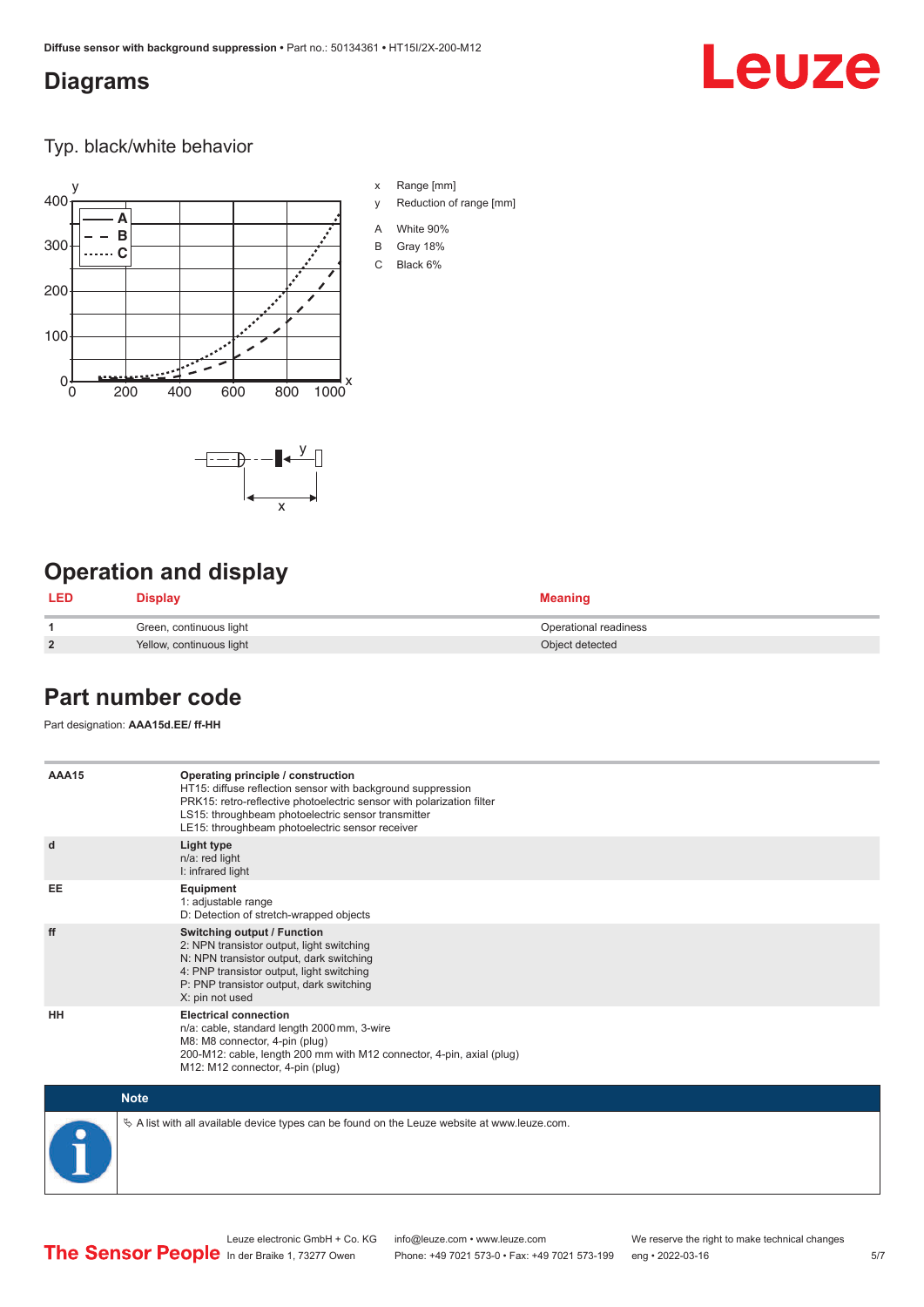#### <span id="page-5-0"></span>**Notes**



**Observe intended use!**

 $\%$  This product is not a safety sensor and is not intended as personnel protection.

 $\%$  The product may only be put into operation by competent persons.

 $\%$  Only use the product in accordance with its intended use.

## **Further information**

• Light source: Average life expectancy 100,000 h at an ambient temperature of 25 °C

#### **Accessories**

#### Connection technology - Connection cables

|  | Part no. | <b>Designation</b>     | <b>Article</b>   | <b>Description</b>                                                                                                                                          |
|--|----------|------------------------|------------------|-------------------------------------------------------------------------------------------------------------------------------------------------------------|
|  | 50130652 | KD U-M12-4A-V1-<br>050 | Connection cable | Connection 1: Connector, M12, Axial, Female, A-coded, 4-pin<br>Connection 2: Open end<br>Shielded: No<br>Cable length: 5,000 mm<br>Sheathing material: PVC  |
|  | 50130690 | KD U-M12-4W-V1-<br>050 | Connection cable | Connection 1: Connector, M12, Angled, Female, A-coded, 4-pin<br>Connection 2: Open end<br>Shielded: No<br>Cable length: 5,000 mm<br>Sheathing material: PVC |

## Mounting technology - Mounting brackets

| Part no. | <b>Designation</b> | <b>Article</b>  | <b>Description</b>                                                                                                                                                                       |
|----------|--------------------|-----------------|------------------------------------------------------------------------------------------------------------------------------------------------------------------------------------------|
| 50040269 | <b>BT 25</b>       | Mounting device | Design of mounting device: Angle, L-shape<br>Fastening, at system: Through-hole mounting<br>Mounting bracket, at device: Screw type<br>Type of mounting device: Rigid<br>Material: Metal |

## Mounting technology - Rod mounts

|            | Part no. | <b>Designation</b> | <b>Article</b>  | <b>Description</b>                                                                                                                                                                                               |
|------------|----------|--------------------|-----------------|------------------------------------------------------------------------------------------------------------------------------------------------------------------------------------------------------------------|
| $\sqrt{d}$ | 50117829 | BTP 200M-D12       | Mounting system | Design of mounting device: Protection hood<br>Fastening, at system: For 12 mm rod<br>Mounting bracket, at device: Screw type<br>Type of mounting device: Clampable, Adjustable, Turning, 360°<br>Material: Metal |

Leuze